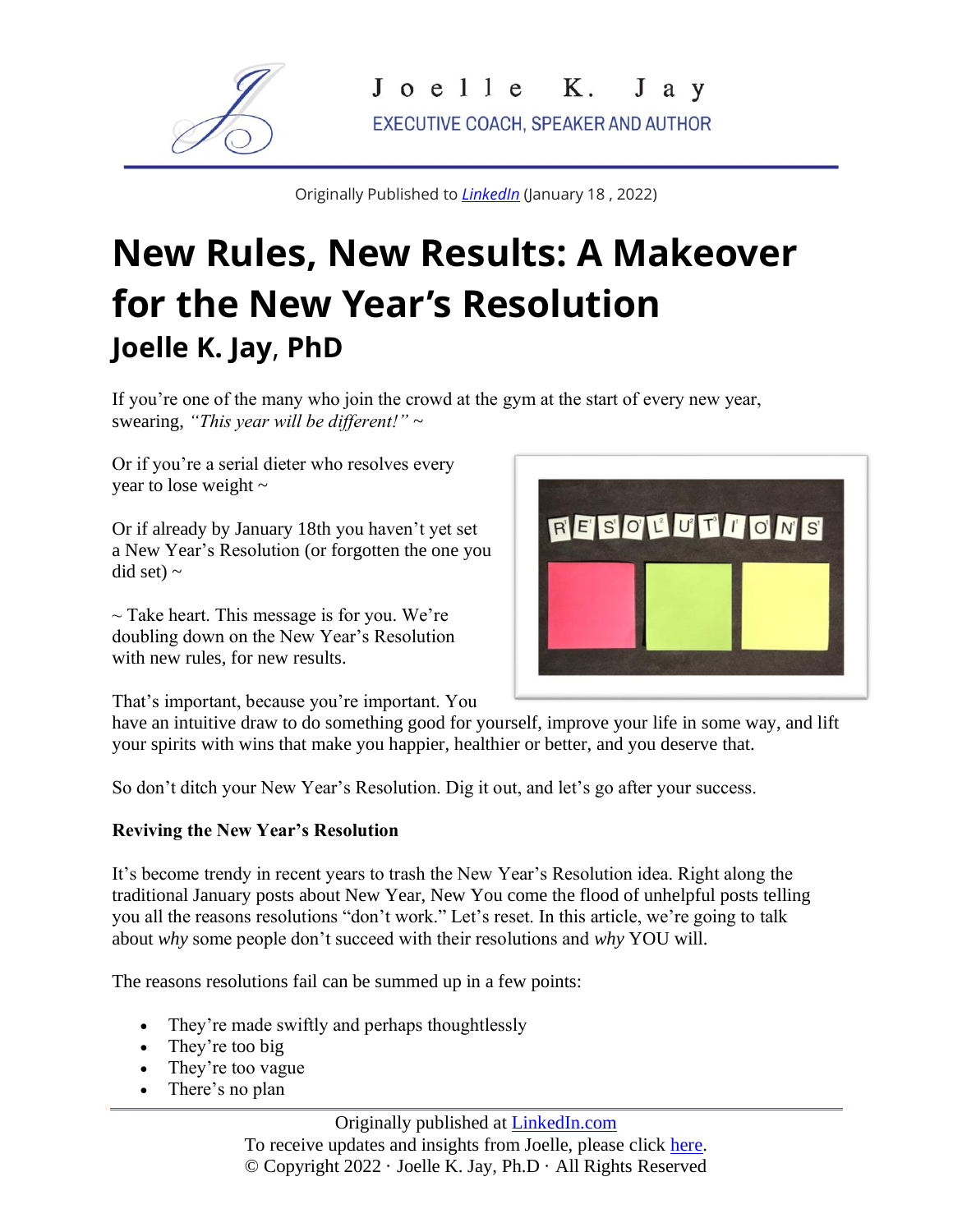• There's no track record

And so, there are few wins.

In other words, the resolutions people make off the cuff to finally *do something –* anything – are made out of desperation instead of commitment. Like seeds scattered on concrete, there's nothing to root them into place.

But plenty of people *do* succeed with their resolutions, and you will, too, if you follow a few simple guidelines.

**1. Think it through**. New Year's Resolutions start with New Year's Reflection. You may hit on the right resolution immediately, or you may need to search for the right one, but either way, let's really think this through.

What about your life or your results do you want to change?

*Why* is that important to you?

What will you look like when you achieve it?

How will you feel?

What will others notice?

And on a scale of 1 to 10... how committed are you to achieving this result?

If thinking about your resolution in this way gets you excited about it, you're on the right track! If you don't even get through the questions, or if you land on anything less than an 8 or 9 on that scale of 1 to 10…keep looking. More questions:

If that first resolution wasn't quite it…what's another way to look at it?

What's the Big Goal you really *do* want to meet, or the Big Change you really *do* want to make?

What are you excited about?

What's motivating you?

What's worth the effort?

Interviewing yourself in this way, pen in hand, does take time and effort. It's your initial investment – an investment that will pay off because it means you're really "in," right from the start.

> Originally published at [LinkedIn.com](https://www.linkedin.com/pulse/new-rules-results-makeover-years-resolution-/?trackingId=urQe1D2H%2F05lPDccZMNPKQ%3D%3D) To receive updates and insights from Joelle, please click [here.](https://www.joellekjay.com/words/) © Copyright 2022 · Joelle K. Jay, Ph.D · All Rights Reserved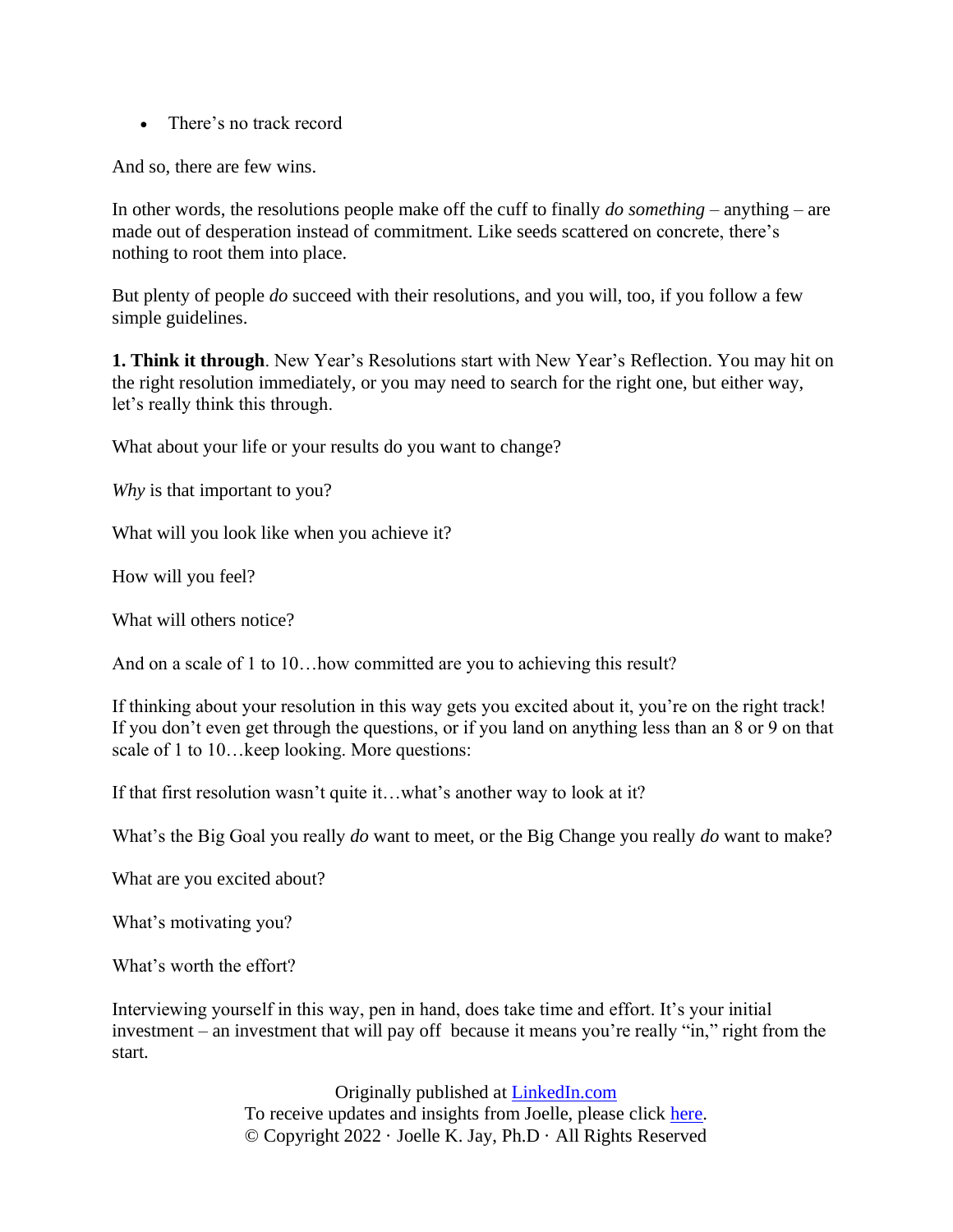**2. Think small**. One of the reasons nay-sayers distrust New Year's Resolutions is because they've seen them fail, fail, and fail again, and that *is* destructive. Every time you fail to meet your New Year's Resolution, you reinforce to yourself, "I failed again."

What we want with a New Year's Resolution is to find the *wins!* This is the perfect time to practice succeeding day by day, one win after another, without fail.

With that in mind, is there *one small piece* of that new life goal you thought through that would be light, fun, easy, and just a little bit thrilling to completely master?

Look for the thing that makes you smile. Now you're on track.

**3. Be specific**. Once you have the right idea – the resolution you *care about,* are *invested in,* and are *excited to do,* make it as specific as possible.

Maybe you started out swearing to "be less stressed." More specific might be to take your dog to the dog park once a week, or schedule a relaxing vacation, or buy yourself a 10-pack of massages.

Maybe you started out wanting to "get fit." More specific would be to go to one yoga class and see how you like it, or commit to one fun bike ride somewhere fabulous, or to find a friend who wants to learn tennis.

You'll know you're specific enough if you can think of an action you can take right now to get started.

**4. Plan ahead**. Of all the elements that make a New Year's Resolution successful, perhaps the most important is *a plan.* "Going to the gym everyday" may sound like a plan, but unless you build in the structures to be successful, it's not quite enough. What time will you go? What will get in the way? What are all the details that need to be in place to ensure you show up?

**5. Celebrate your wins!** We're looking for wins here, and the way to track your wins is to keep score. When you think of your resolution, can you identify how exactly you'll count your successes?

What will your scoreboard look like? Marbles in a jar? A chart posted on the fridge? Hash marks on a bulletin board? It doesn't have to be fancy, but it should be visible, even prominent, so your scoreboard serves as a visual cue – a reminder that today's a new day for another win.

As an executive coach, I have seen resolutions come and go, and I've also seen the results. When you invest in yourself and give yourself the opportunity to truly succeed – not with empty promises or crossed fingers, but by prioritizing yourself and what you want for your life, you really *do* get to see those successes you hold in your heart. This year, give yourself the